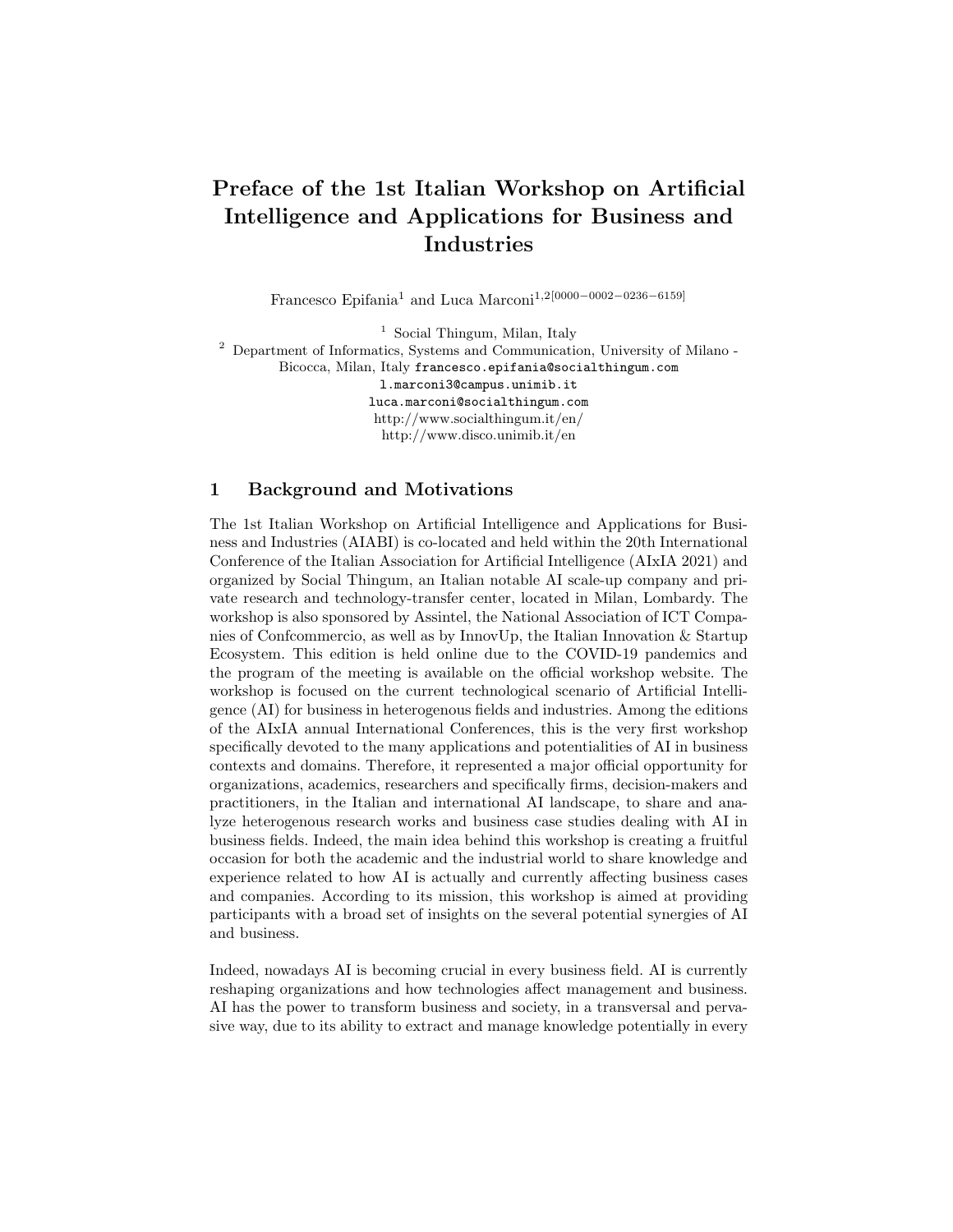#### Francesco Epifania and Luca Marconi

industry. Researchers and scientists are aware that AI is transforming business models of all industries, by reshaping existing organizational processes. Moreover, AI has the potential to provide higher quality, greater efficiency, and better outcomes than human experts. In the organizational and business framework, AI can provide assistance to decision-makers and technicians beyond the scope of humans. Recent advances in computational power and resources, the exponential increase in data availability, and new machine-learning techniques now allow organizations to exploit AI-based solutions also for managerial tasks. It suffices to mention that AI-based solutions play important roles in Unilever's talent acquisition process, in Netflix's decision-making processes regarding movie plots, directors, and actors, and in Pfizer's drug discovery and scientific development activities.

Accordingly, the main motivation of the workshop is simple and straightforward: how can we deal with the immense potential of AI for creating the maximum possible value in business and heterogeneous industries? This question triggers several lines, that are particularly relevant for the current research in AI. The workshop tries to address these research lines and provides a forum for the Italian community to discuss problems, challenges and innovative approaches in the area. The final aim of the workshop is contributing in depicting the overall scenario and framework of the exploitation, advantages and current issues of AI in business.

## 2 Topics of Interest

- 1. AI in Business
- 2. Application of AI in industries and market
- 3. AI use-cases in heterogeneous business contexts
- 4. AI potential in leveraging Education and training of companies stakeholders
- 5. Explainable, Interpretable and Trustworthy AI in business
- 6. Strategies to exploit the AI potential to leverage business competitive advantages
- 7. Theoretical aspects of AI potentialities for business
- 8. Evaluating AI Systems and AI impact in real business scenarios
- 9. Ethics for AI in companies and industries

## 3 Accepted Papers

We believe that the program provides a good balance between the different topics related to the area of AI for Business and Industries. Moreover, the program is further enriched through notable invited speakers: Iuri Frosio and Piero Altoe, respectively the Principal Research Scientist and the EMEA Energy Developer Relations Manager of NVIDIA, and Alessandro Rozza, the Chief Research Officer of Lastminute, all directly coming from the intersection between the business world and the applied AI research scenario. Together with the invited speakers,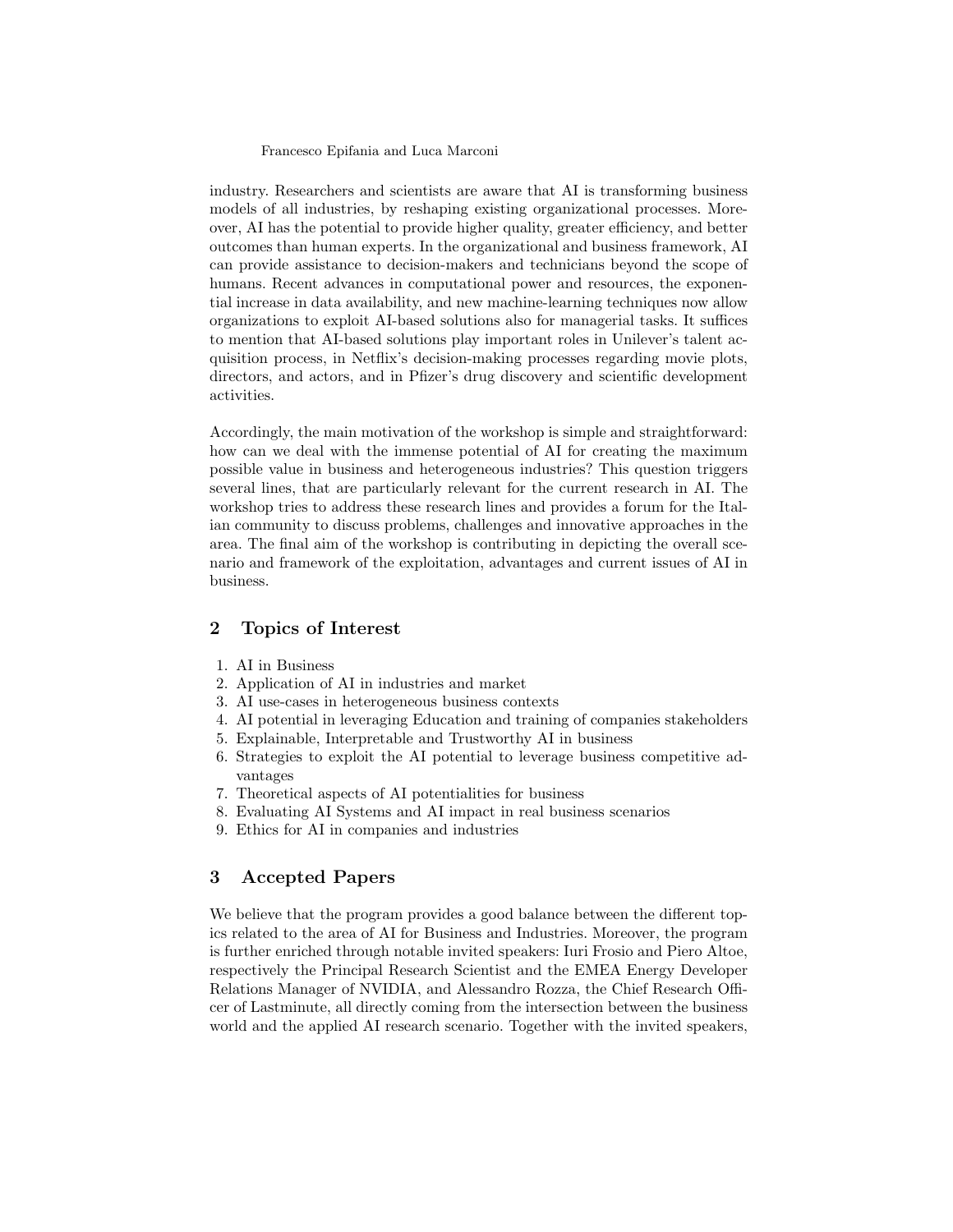the event is enriched by all the other speakers, representing relevant companies and research centers.

It is particularly worth to notice that, among the works accepted, there is a specific focus on technology-transfer projects and positive accounts of fruitful collaborations between universities, research centers and companies. Such projects are particularly fundamental especially for the growth of companies' business, and also for the advance of innovation in the AI landscape. Then, this focus on the technology-transfer projects is also an appropriate and key reported result, especially considering public concerns by the Italian government, and specifically the Italian Ministry of Economic Development and the Italian Ministry for Technological Innovation and Digital Transition, towards valuable technologytransfer projects to foster innovation in the country, as also confirmed by the recent publication of the AI National Strategy. We are really confident that our common effort is contributing to the current evolution of the Italian AI landscape and, in general, to improving the Italian level of innovation within Europe.

The call for papers attracted 19 submissions by 45 different authors. After the review process, 17 of 19 papers were accepted for publication (acceptance rate: 89.5%): 14 as regular papers and 3 as short papers. The accepted papers range from the definition of methodologies or frameworks to apply AI systems to empowering business processes to specific machine learning or deep learning approaches for predicting relevant features in different application domains. Going into details, accepted papers address several topics from different perspectives. In the following, we provide a short overview of such works, grouping them by topics.

Many papers propose specific tools and applications related to AI in heterogeneous industrial processes. In particular, Ali Zaidi et al. presents a new framework of acquisition and data analysis to inspect and monitor power lines via UAVs and deep learning. Lazzarinetti et al. propose a framework for continuous defect prediction based on machine learning algorithms trained on a publicly available dataset. The framework is composed of a machine learning model for detecting the presence of logical bugs in code on the basis of the available data generated by DevOps tools and a dashboard to monitor the software projects status. Marzullo et al. present a comparison between traditional encoding/decoding methods for real-time video streaming and deep learning-based approaches. Massarenti et al. propose a methodology based both on deep learning algorithms and statistical tools for the creation of a digitization system capable of managing critical issues, like low scan quality and complex structure of documents. The methodology is composed of 5 modules to manage the poor quality of scanned documents, identify the template and detect tables in documents, extract and organize the text into an easy-to-query schema and perform queries on it through search patterns. The methodology is designed using real data coming from two different companies and is tested by considering the companies' real business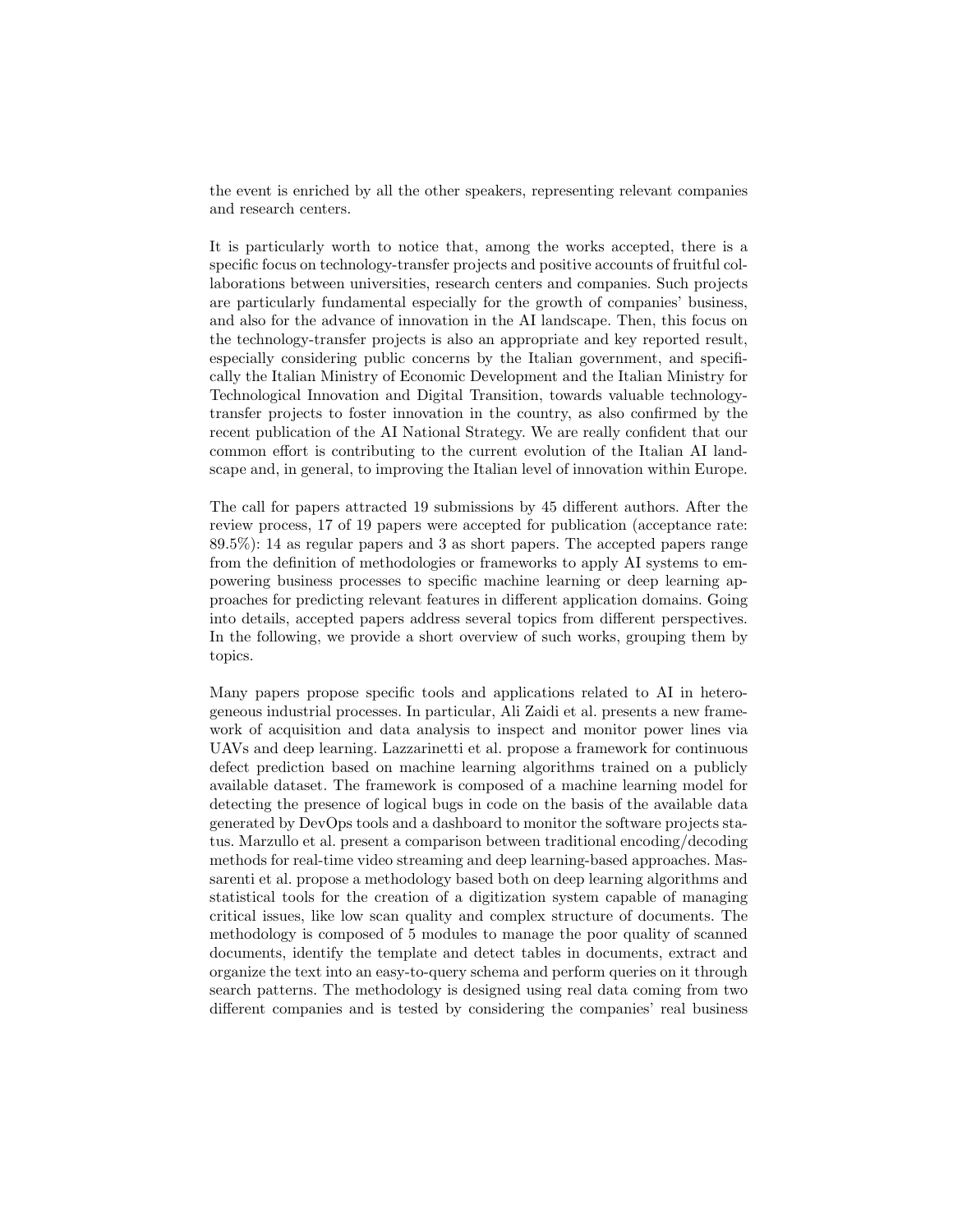#### Francesco Epifania and Luca Marconi

needs. Tegegn et al. describes a method to estimate the percentage of a given material in a mixture, given its near infrared spectrum in input, by the means of deep learning, near-infrared and derivative spectroscopy. Monticelli et. al. focuses on a model-based recommender systems for e-commerce to support the user in configuring hardware components for computer, in the context of a ICT business company. Massarenti et al. propose a methodology based both on deep learning algorithms and statistical tools for the creation of a digitization system capable of managing critical issues, like low scan quality and complex structure of documents, in the context of Robotic Process Automation. The methodology is designed using real data coming from two different companies and is tested by considering the companies' real business needs. Lazzarinetti et al. define a benchmark aiming to evaluate the performances of different machine learning algorithms in the domain of predictive maintenance and Industry 4.0.

Other contributions propose machine learning or deep learning approaches for customer services or customer process management. Specifically, Massarenti et al. report a useful process for enhancing the process of creating and analyzing text clustering algorithms and therefore improved a conversational customer service agent. Mesenzani et al. investigate how AI can create value for companies in Customer Management processes, exploring the current and future trends and the most relevant issues in AI adoption, and analysing the intersection between the technological and organizational issues. Lazzarinetti et al. introduce a conversational framework for semantic question answering. This work relies on knowledge graphs and the use of machine learning for determining the best answer given a question associated with the content of the knowledge graph. In addition, by leveraging text mining techniques authors declare to be able in identifying the best set of answers that suit the question that are further filtered by means of deep learning algorithms. Deola et al. report a first research outline to improve the performances of chatbots in different training conditions, for supporting customer management issues. Schiaffino et al. present an applied research project and a software engineering approach to integrate machine learning and AI methods with content management systems (CMS) so that their usefulness and effectiveness could be improved.

In addition, some contributions focus on AI-based systems in other heterogeneous domains, like Social Media Management and Marketing, BioTech or Education. In particular, Viola et al. exploit state-of-the-art Convolutional Neural Networks to provide a methodological tool for predicting Instagram posts popularity. Lazzarinetti et al. define an algorithm for the prediction of the glycemic index through the evaluation of two different models, evaluating and comparing their performances. Crinieri et al. present a solution to classify skin lesions images using deep learning models and support medical decision-making processes and management. Di Fraia et al. propose a first framework concept to develop AI tools to support higher education school students with specific learning disorders.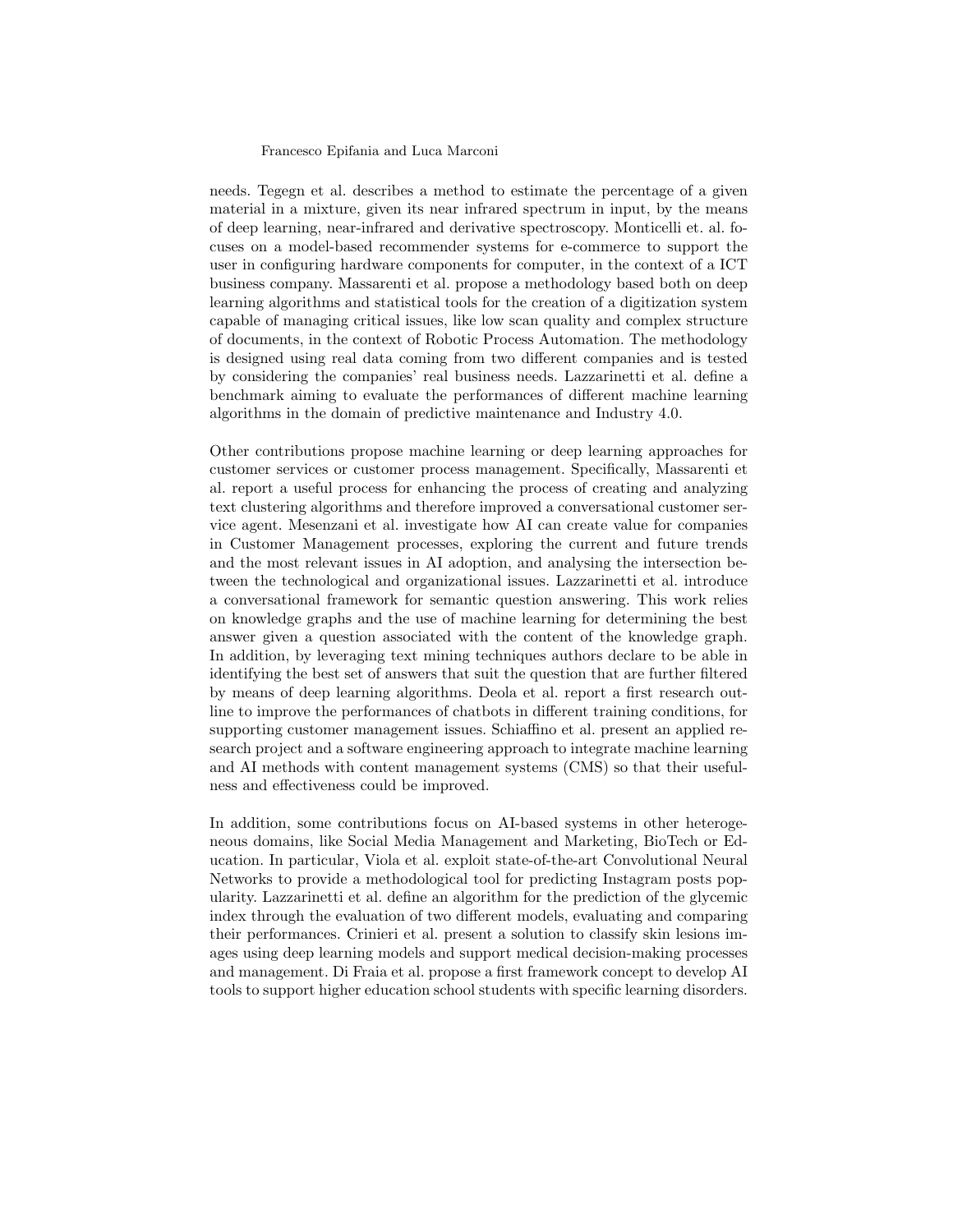## 4 Committee

As a final remark, the co-chairs would like to thank all the members of the Program Committee (listed below), the organizers of the AI\*IA 2021 Conference, the Italian Association for Artificial Intelligence, the University of Milano – Bicocca, as well as the sponsors, Assintel, the Italian National Association of ICT Companies, and InnovUp, the Italian Italian Innovation & Startup Ecosystem.

## 4.1 Program Chairs

Francesco Epifania, Social Thingum (ITALY) Luca Marconi, Social Thingum, University of Milano - Bicocca (ITALY)

#### 4.2 Organizers

Simone Caporale, Profima srl, AI Magister (ITALY) Giulia Cisotto, University of Padova (ITALY) Ernesto Damiani, University of Milan (ITALY) Francesco Epifania, Social Thingum (ITALY) Guido di Fraia, IULM University (ITALY) Alberto Fioravanti, Digital Magics (ITALY) Giacinto Fiore, AI Week Italia (ITALY) Iuri Frosio, NVIDIA (USA) Luca Marconi, Social Thingum, University of Milano - Bicocca (ITALY) Ricardo Anibal Matamoros Aragon, Social Thingum, University of Milano - Bicocca (ITALY) Luca Nardone, Unicredit (ITALY) Filippo Neri, Universit`a di Napoli Federico II, ProMarket 11 (ITALY) Alessandro Rozza, lastminute.com group (SWITZERLAND) Alberto Schiaffino, Engitel S.p.A. (ITALY) Pasquale Viscanti, AI Week Italia (ITALY)

### 4.3 Program Committee

Barbara Rita Barricelli, Università degli Studi di Brescia (ITALY) Giulia Cisotto, University of Padova (ITALY) Ernesto Damiani, University of Milan (ITALY) Donato De Ieso, dilium srl, Assintel (ITALY) Guido di Fraia, IULM University (ITALY) Adam Elwood, lastminute.com group (SWITZERLAND) Francesco Epifania, Social Thingum (ITALY) Alberto Fioravanti, Digital Magics (ITALY) Iuri Frosio, NVIDIA (USA)